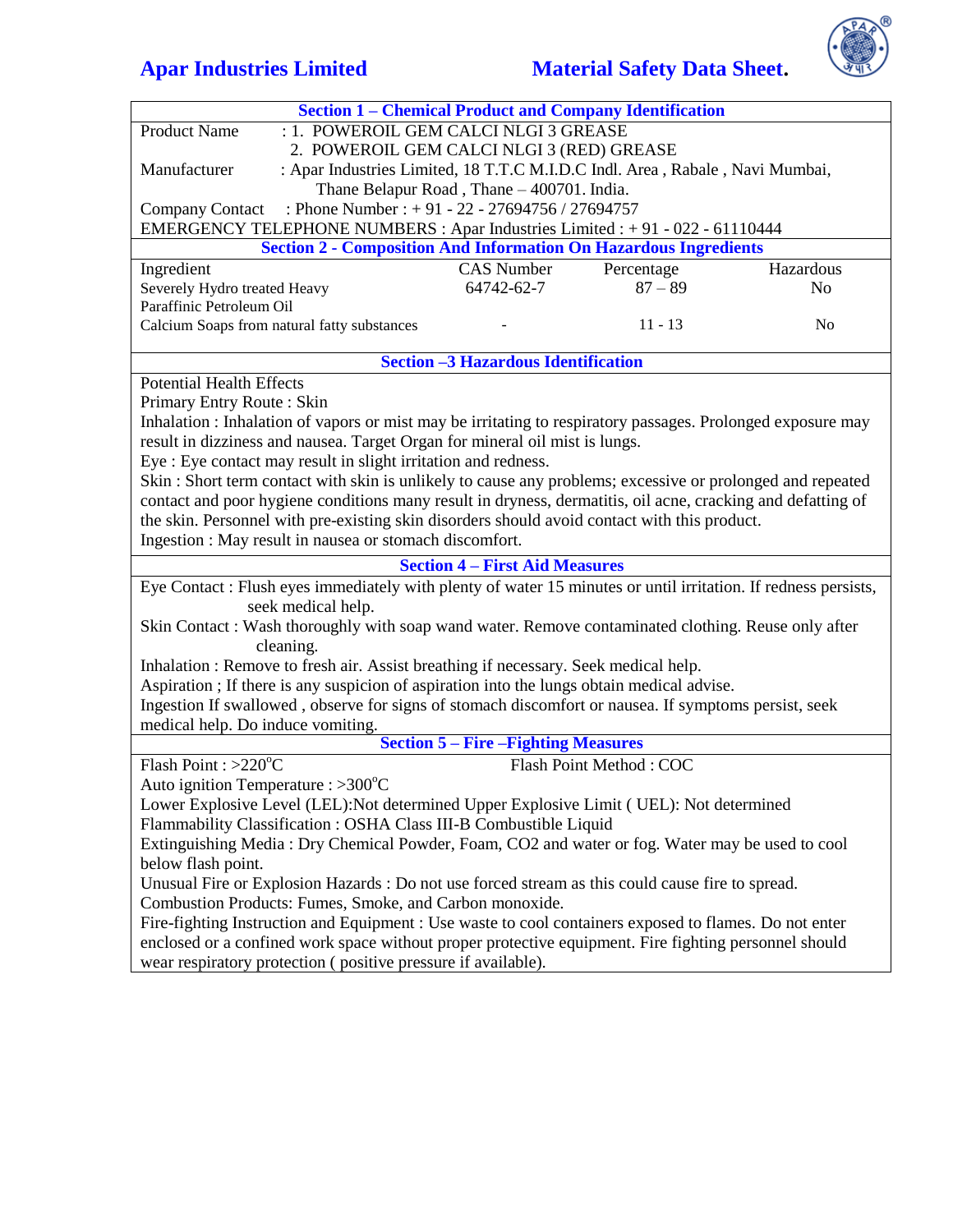# **Apar Industries Limited Material Safety Data Sheet**



### **Section - 6- Accidental release Measures**

| Spill / Leak Procedures : Stop spill at source if possible without risk. Contain spill . Eliminate sources of |                                            |  |  |
|---------------------------------------------------------------------------------------------------------------|--------------------------------------------|--|--|
| ignition Spill area will be slick. Recover all possible material for reclamation. Use non-flammable           |                                            |  |  |
| absorbent material to pick up remainder of spill.                                                             |                                            |  |  |
| Spill to navigable Waters : If this material is spilled into navigable waters and creates a visible sheen, it |                                            |  |  |
| is reportable to Local Response Centre.                                                                       |                                            |  |  |
| <b>Section 7 – Handling and Storage.</b>                                                                      |                                            |  |  |
| Handling and storage Precautions: Keep away from flames, sparks or hot surfaces. Never use a torch to cut     |                                            |  |  |
| or weld on or near container. Empty oil containers can contain explosive vapors. NFPA Class IIIB storage.     |                                            |  |  |
| Wash thoroughly after handling.                                                                               |                                            |  |  |
|                                                                                                               |                                            |  |  |
| Work / Hygienic Practices : Wash hands with soap and water before eating, drinking, smoking or use of         |                                            |  |  |
| toilet facilities. Take shower after work if general contact occurs. Remove oil-soaked and launder before     |                                            |  |  |
| reuse. Discard contaminated shoes and leather gloves.                                                         |                                            |  |  |
| <b>Section 8 - Exposure Controls / Personal Protection</b>                                                    |                                            |  |  |
| Engineering Controls: Adequate ventilation is required where excessive heating or agitation may occur to      |                                            |  |  |
| maintain concentration below exposures limits.                                                                |                                            |  |  |
| Eye / Face Protection : Safety glasses or face shield where splashing is possible.                            |                                            |  |  |
| Skin Protection : Avoid prolonged and or repeated skin contact. If prolonged contact can not be avoided,      |                                            |  |  |
| wear protective gloves (solvent resistant gloves) and clothing                                                |                                            |  |  |
| Respiratory Protection : Normally not required. Respirator should be used in areas where vapor                |                                            |  |  |
| concentration are excessive due to high temperatures or where oil misting occurs.                             |                                            |  |  |
| <b>Section 9 - Physical and Chemical Properties</b>                                                           |                                            |  |  |
| : Soft pale yellow<br>Appearance                                                                              |                                            |  |  |
| Odor<br>: Motor oil                                                                                           | Solubility in water: Insoluble             |  |  |
| Specific Gravity (Water = $1$ ) : N.A.                                                                        | $: 8.0 \text{ to } 9.0$<br>pH              |  |  |
| % Volatiles by volume @ $21^{\circ}C(70^{\circ}F)$ : Nil                                                      | Boiling Point<br>: $>300^{\circ}$ C        |  |  |
| : $>180^{\circ}$ C<br>Drop Point                                                                              | Vapor Density ( $Air = 1$ ) : Not volatile |  |  |
| Vapor Pressure (mm Hg) : $<$ 1                                                                                | Penetration at 25°C min.: 220              |  |  |
| Evaporation Rate: Not applicable.                                                                             |                                            |  |  |
| Section 10 - Stability and reactivity                                                                         |                                            |  |  |
| : Stable under ordinary conditions of use and storage.<br>Stability                                           |                                            |  |  |
| Polymerization<br>: Polymerization will not occur.                                                            |                                            |  |  |
| <b>Chemical Incompatibilities</b><br>: Strong oxidizers.                                                      |                                            |  |  |
| Condition to Avoid<br>: Source of ignition                                                                    |                                            |  |  |
| Hazardous Reaction<br>: None.                                                                                 |                                            |  |  |
| <b>Section 11 - Toxicological Information</b>                                                                 |                                            |  |  |
| : Minimal irritation on contact.<br><b>Eyes Effects</b>                                                       |                                            |  |  |
| <b>Skin Effects</b><br>: Practically non – toxic if absorbed. May cause mild irritation with prolonged and    |                                            |  |  |
| repeated exposure.                                                                                            |                                            |  |  |
| : Tests on similar material indicate low order of acute oral toxicity.<br><b>Acute Oral Effects</b>           |                                            |  |  |
| Acute Inhalation Effects : Low acute toxicity expected on inhalation.                                         |                                            |  |  |